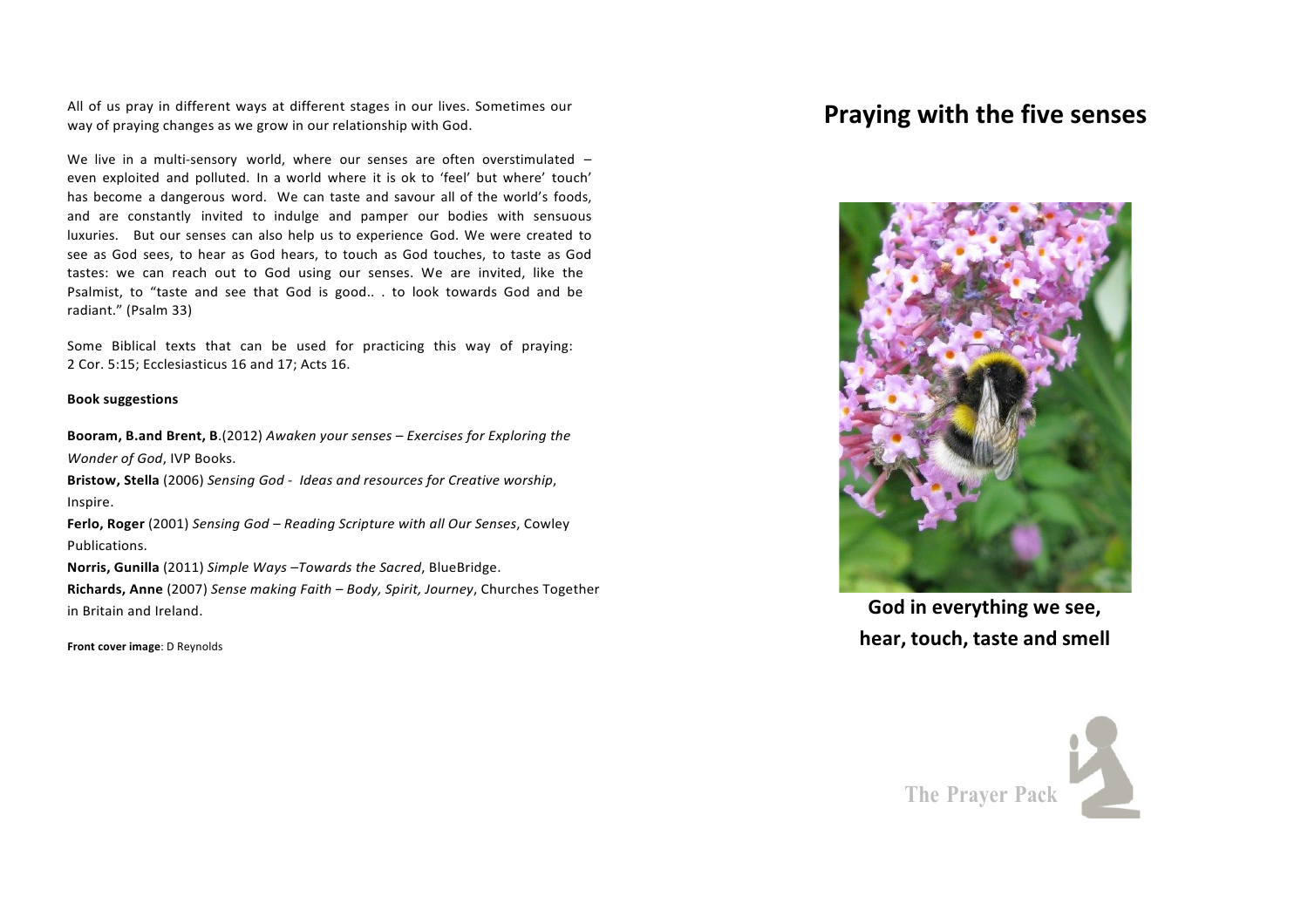**We can find God in everything we see, hear, feel, smell and even taste. Using our senses can help us realise our Lord's presence in everyday life.**

# **Praying with the sense of taste**

The sense of taste goes beyond the experience of eating and drinking. The taste of wine can speak to us of joy. The taste of a meal cooked for you can speak of love and friendship. St Ignatius stresses the importance of 'tasting interiorly'. 

**What have you tasted today?** 

**Speak with God for a few moments about these taste experiences**. 

When you have come to the end of your prayer, gently bring yourself back to the room and give thanks, or use words that are familiar, such as the Lord's Prayer (Our  $Father)$  – whichever feels right and comfortable.

-1-

 -6-

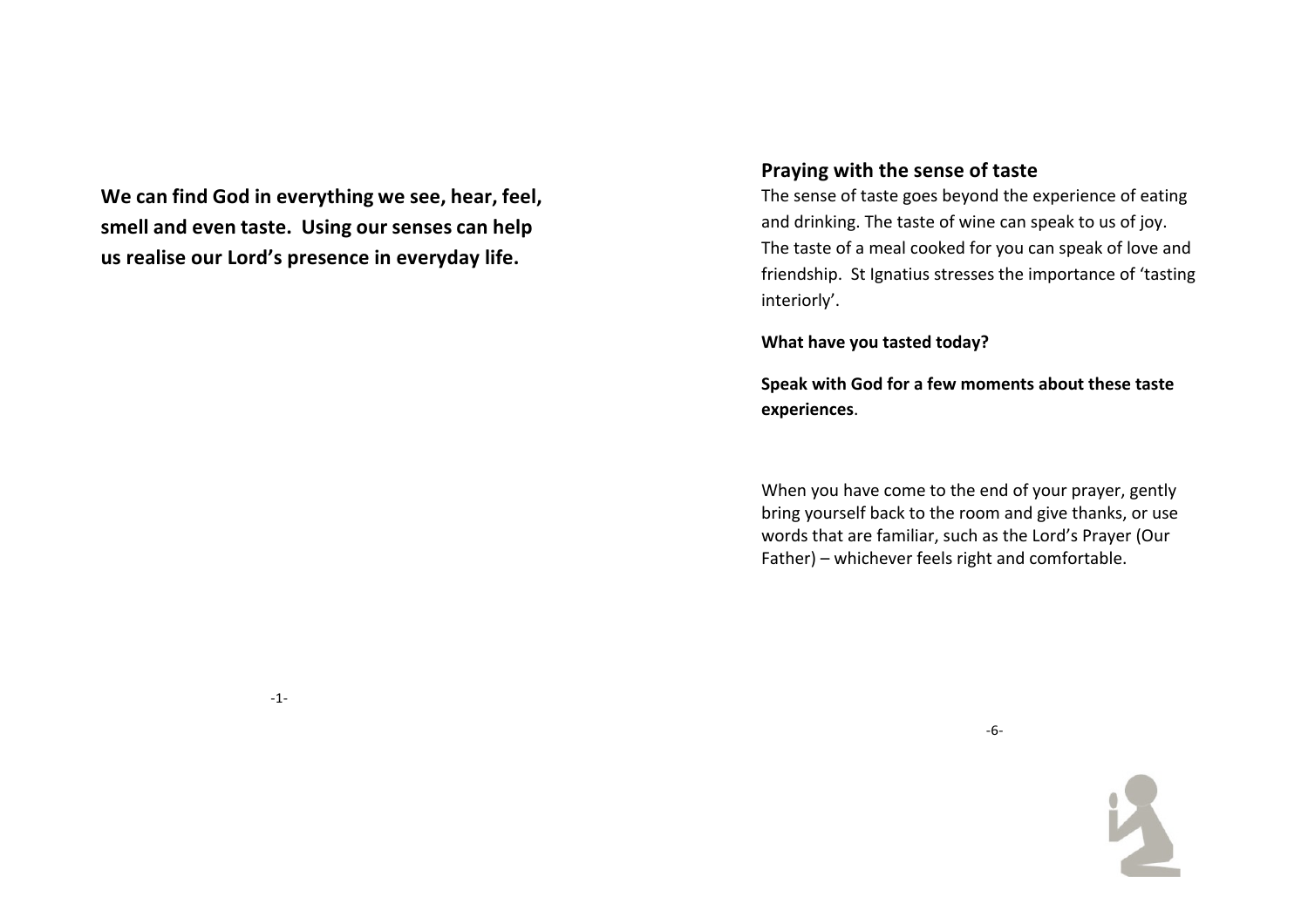# **Praying with the sense of touch**

Touching provokes a feeling: a cold stone will make you shiver involuntarily; caressing a flower will give you a sense of its sweetness, its freshness.

But our sense of touch also stimulates our emotions, and can literally touch our heart.

When you touch another person, you create a relationship with them.

Take the time to **think about what has been given to you through the sense of touch**. What have I reconnected with through touching someone or something?

**Speak with God for a few moments about these things** 

When you have come to the end of your prayer, gently bring yourself back to the room and give thanks, or use words that are familiar, such as the Lord's Prayer (Our  $Father)$  – whichever feels right and comfortable.

# **Praying with the sense of sight**

Everything we see and look at can be an expression of God. The beauty of creation speaks to us of the Creator. The visible reveals to us the invisible.

Think about what you have received through your eyes in the last few days. What image has stayed with you? What is your outlook on the world and on other people? What have you seen that you have marvelled at and can give thanks for?

To what or whom have you closed your eyes?

Take a few moments to talk about these things with God.

When you have come to the end of your prayer, gently bring yourself back to the room and give thanks, or use words that are familiar, such as the Lord's Prayer (Our  $Father)$  – whichever feels right and comfortable.

-5 (1992) - 1994 - 1995 - 1996 - 1997 - 1998 - 1999 - 1999 - 1999 - 1999 - 1999 - 1999 - 1999 - 1999 - 1999 -